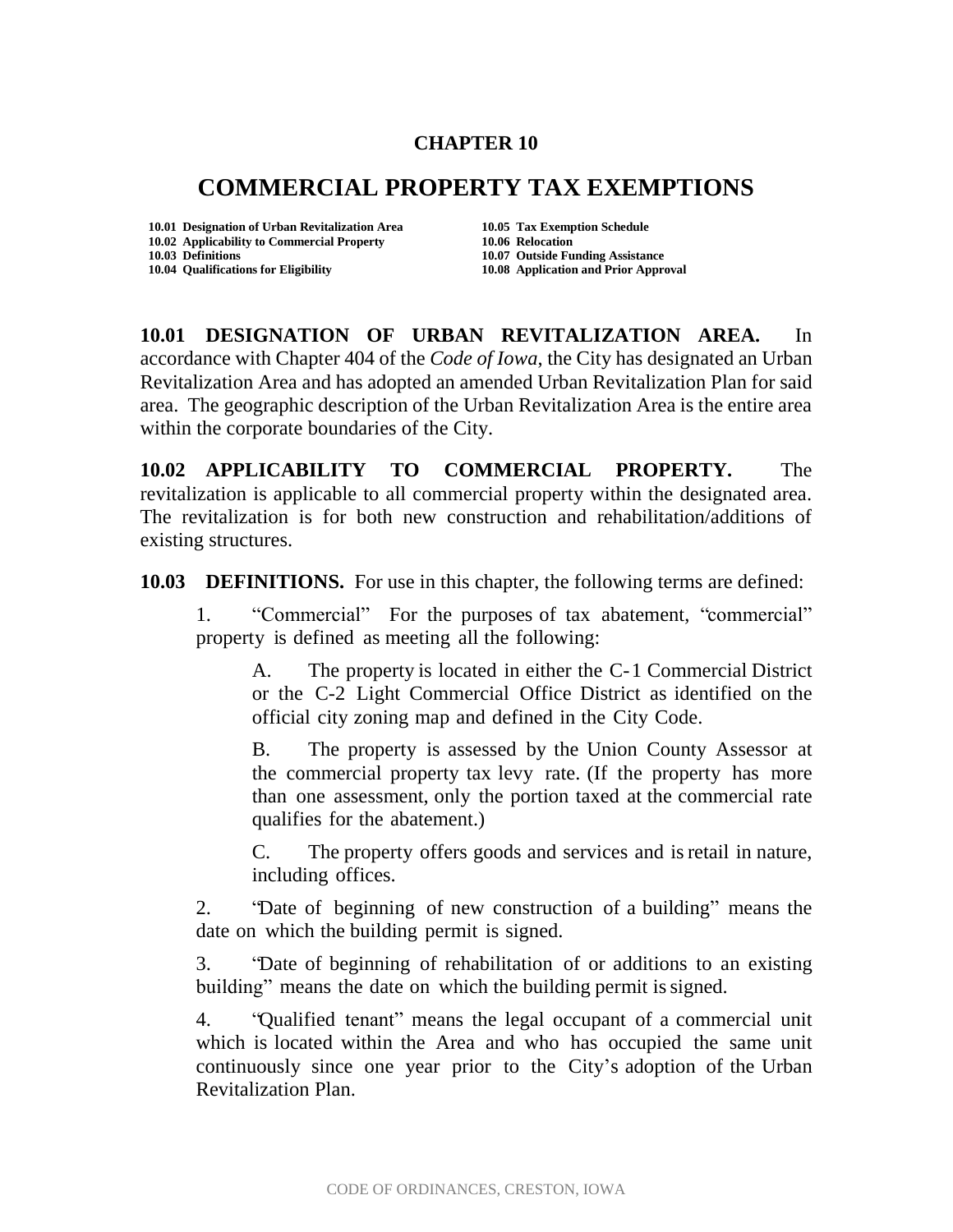**10.04 QUALIFICATIONS FOR ELIGIBILITY.** Improvements are eligible for the tax abatement plan provided they satisfy all of the following requirements:

The improvements must be added during the time the area is designated as a revitalization area.

2. Improvements, consisting of rehabilitation or additions to existing buildings, must increase the actual value of the qualified real estate by at least fifteen percent (15%).

3. The improvements must be completed in accordance with all applicable zoning and other regulations of the City.

**10.05 TAX EXEMPTION SCHEDULE.** Each property owner may implement upon application and approval by the Council, as follows: All qualified real estate is eligible to receive a partial exemption from taxation on the actual value added by the improvements for a period of five (5) years. The amount of partial exemption is equal to a percent of the actual value added by the improvements determined as follows:

- 1. First year, eighty percent (80%);
- 2. Second year, sixty percent (60%);
- 3. Third year, forty percent (40%);
- 4. Fourth year, thirty percent (30%);
- 5. Fifth year, fifteen percent (15%).

**10.06 RELOCATION.** In the event relocation occurs as a result of the tax abatement program, the following provisions must be met:

1. Benefits. Upon application for and verification of eligibility for tax abatement to a property owner by the City, qualified tenants in designated areas, whose displacement is due to action on the part of a property owner to qualify for tax abatement under the Urban Revitalization Plan, shall be compensated by the property owner for one month's rent and for actual reasonable moving and related expenses.

2. Eligibility. "Qualified tenant" as used in the Urban Revitalization Plan means the legal occupant of a commercial unit which is located within the Area and who has occupied the same unit continuously since one year prior to the City's adoption of the Urban Revitalization Plan.

3. Actual reasonable moving and related expenses for which a qualified tenant of a commercial unit is entitled to include: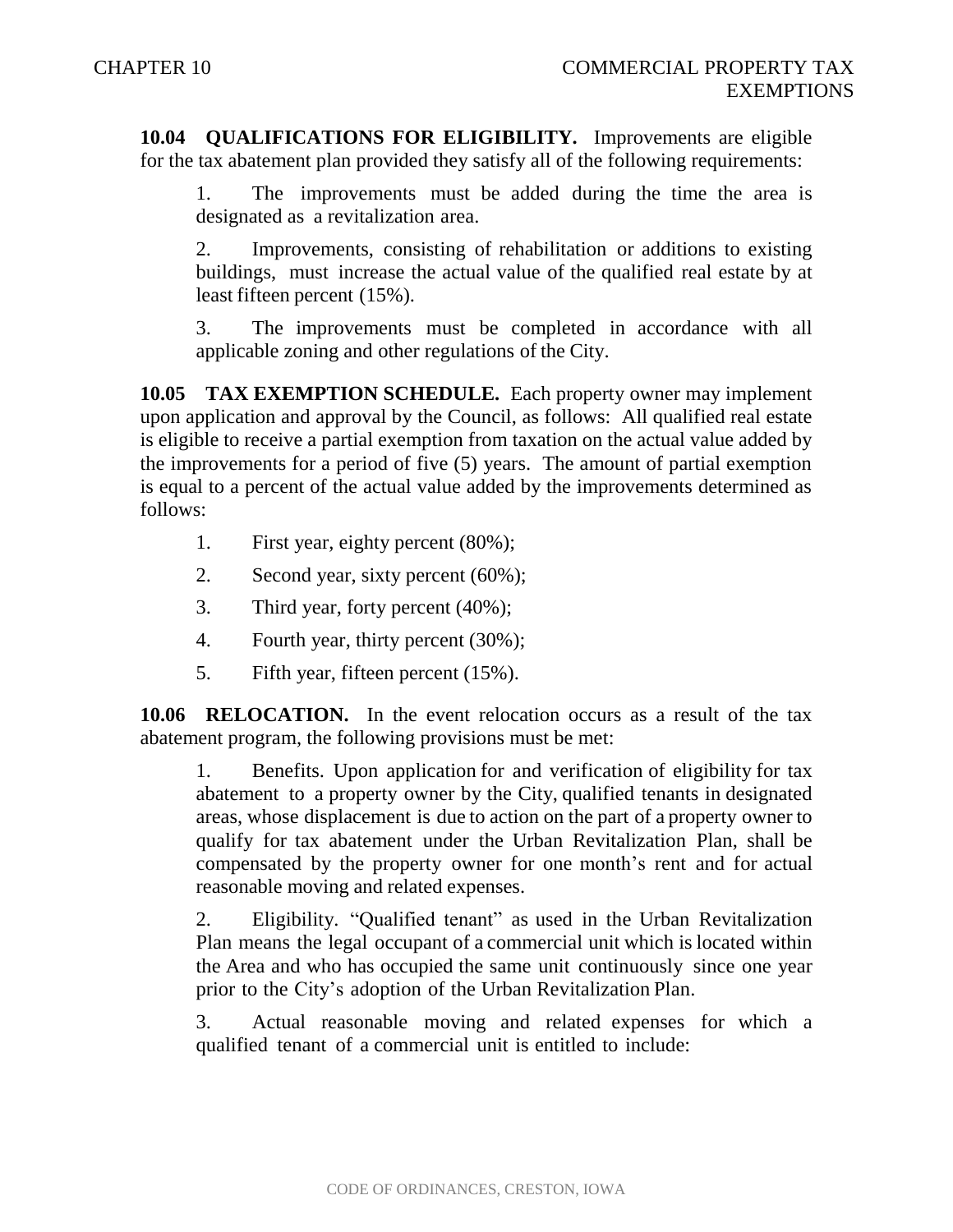A. Transportation of the displaced person and personal property from the displacement to the replacement site. Transportation costs for a distance beyond twenty-five (25) miles are not eligible.

B. Packing, crating,unpacking and uncrating of personal property.

C. Disconnecting, dismantling, removing, reassembling and reinstalling relocated household appliances and other personal property.

4. Least Costly Approach. The amount of compensation for an eligible expense shall not exceed the least costly method of accomplishing the objective of the compensation without causing undue hardship to the displaced tenant and/or landlord.

**10.07 OUTSIDE FUNDING ASSISTANCE.** The City may seek Federal and/or State grant or loan programs in developing proposed projects. Several State and Federal programs are potentially available.

**10.08 APPLICATION AND PRIOR APPROVAL.** A person may submit a proposal for an improvement project to the Council to receive prior approval for eligibility for a tax exemption on the project. The Council shall, by resolution, give its prior approval for an improvement project if the project is in conformance with the Urban Revitalization Plan. Such prior approval shall not entitle the owner to exemption from taxation until the improvements have been completed and found to be qualified real estate; however, if the proposal is not approved, the person may submit an amended proposal for the Council to approve or reject. All prior approvals for an improvement project shall be effective for a period of one year from the date of prior approval of the City; if construction has not begun by the date, prior approval is null and void. An application shall be filed for each new exemption claimed.

1. The first application for an exemption shall be filed by the owner of the property with the Council by February 1, of the assessment year for which the exemption is first claimed, but not later than February 1, of the assessment year following the assessment year in which all improvements included in the project are first assessed for taxation. The application shall contain, but not be limited to, the following information:

- A. The nature of the improvement;
- B. The cost of the improvement;
- C. The estimated or actual date of completion;